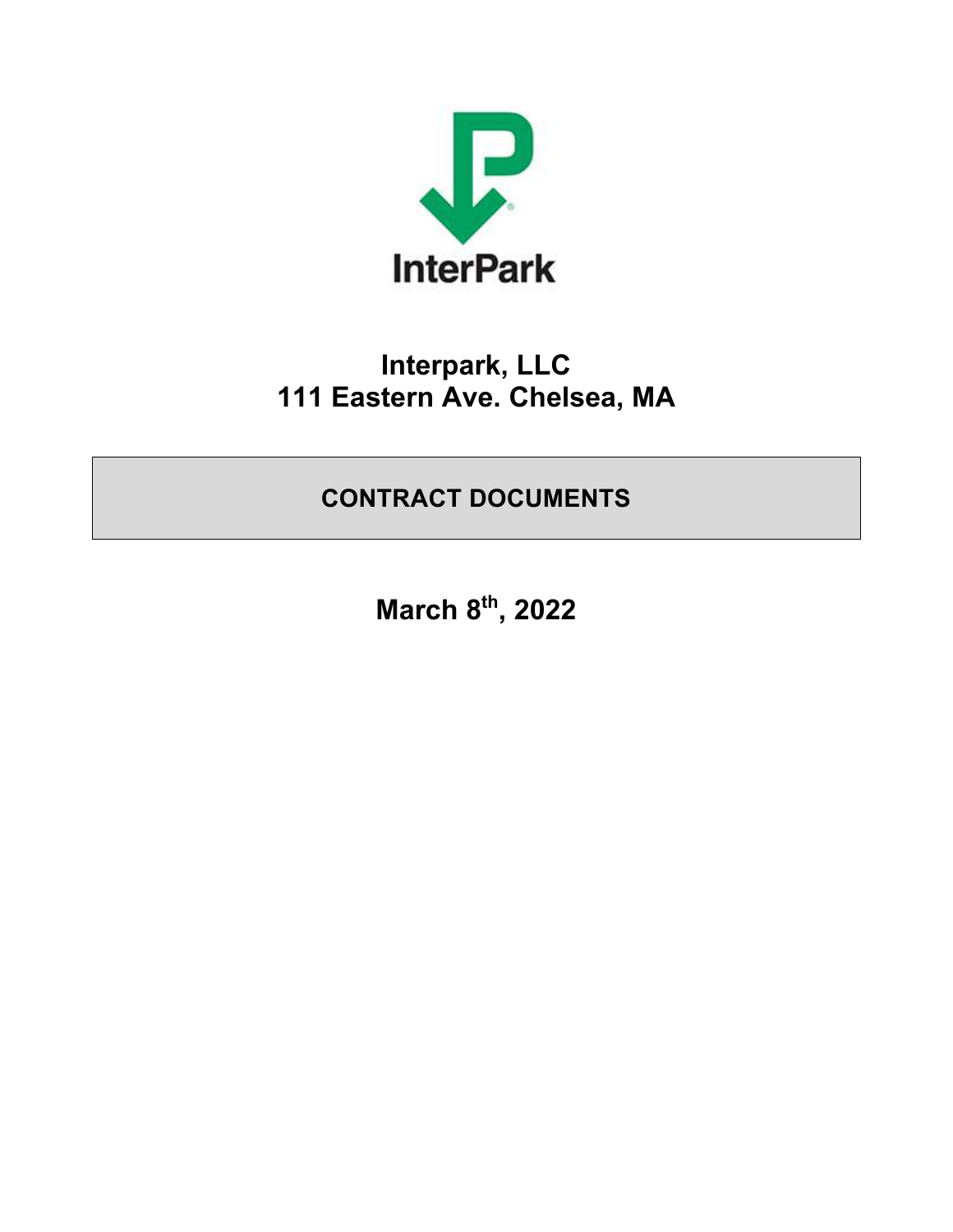#### **INVITATION FOR BIDS INTERPARK, LLC 111 EASTERN AVE. CHELSEA, MA**

Title: Embankment Repairs Location: 111 Eastern Ave. Chelsea, MA

The project generally consists of installation of the fiber point concrete liners over failed/eroded areas of the existing coastal bank. The project also included removal and replace of steel guard rail bank and restoration of paved areas along the top of the bank. The site is an existing brownfield site that includes an existing PVC liner approximately 18" below grade. Special care will be required to maintain the integrity of the PVC liner and seal the penetrations as required in the contract documents.

See attached Bid Form for bid items and estimated quantities.

The engineer's estimate for the project is \$199,200.

Bid Documents will be available to contractors beginning on Monday March  $8<sup>th</sup>$ .

Bidders may request electronic delivery complete set(s) of the Contract Documents from the project engineer at judd.jarden@foth.com. There is no charge for electronic delivery of the contract documents. In the event that any addenda are issued throughout the open period for this project, Foth will distribute these addenda via email to the email identified by the prospective bidders to Foth at the time the plans and specifications are issued. Copies of Addenda will be provided to bidders without charge.

Pre-Bid Conference/Site Inspection: 3:00 p.m. Tuesday, March 29<sup>th</sup>, 2022 at the project site, 111 Eastern Ave. Chelsea, MA. The prebid conference is not considered to be mandatory but the owner has requested a preaward meeting onsite with the selected contractor to ensure the contractor has an understanding of the site operations and can best limit the impacts caused by the construction.

Bidders questions shall sent via email to the project engineer no later than close of business Friday, April 1st.

Bids shall be due by close of business on Friday, Friday, April  $8<sup>th</sup>$ , 2022.

Please return each bid via email to:

| Judd Jarden          | Carlos Pena           | <b>Pat Martin</b>      |
|----------------------|-----------------------|------------------------|
| judd.jarden@foth.com | carlos. pena@foth.com | Pat.Martin@intpark.com |

Any proposal received after the scheduled closing time for receipt of proposals shall be returned to the bidder unopened and will be deemed unresponsive and thus rejected by the Owner(s).

A bid deposit, in the form of a bid bond, cash, certified check, or a treasurer's or cashier's check issued by a responsible bank or trust company, payable to the Interpark, LLC in the amount of 5% of the bid will be required of the successful general bidder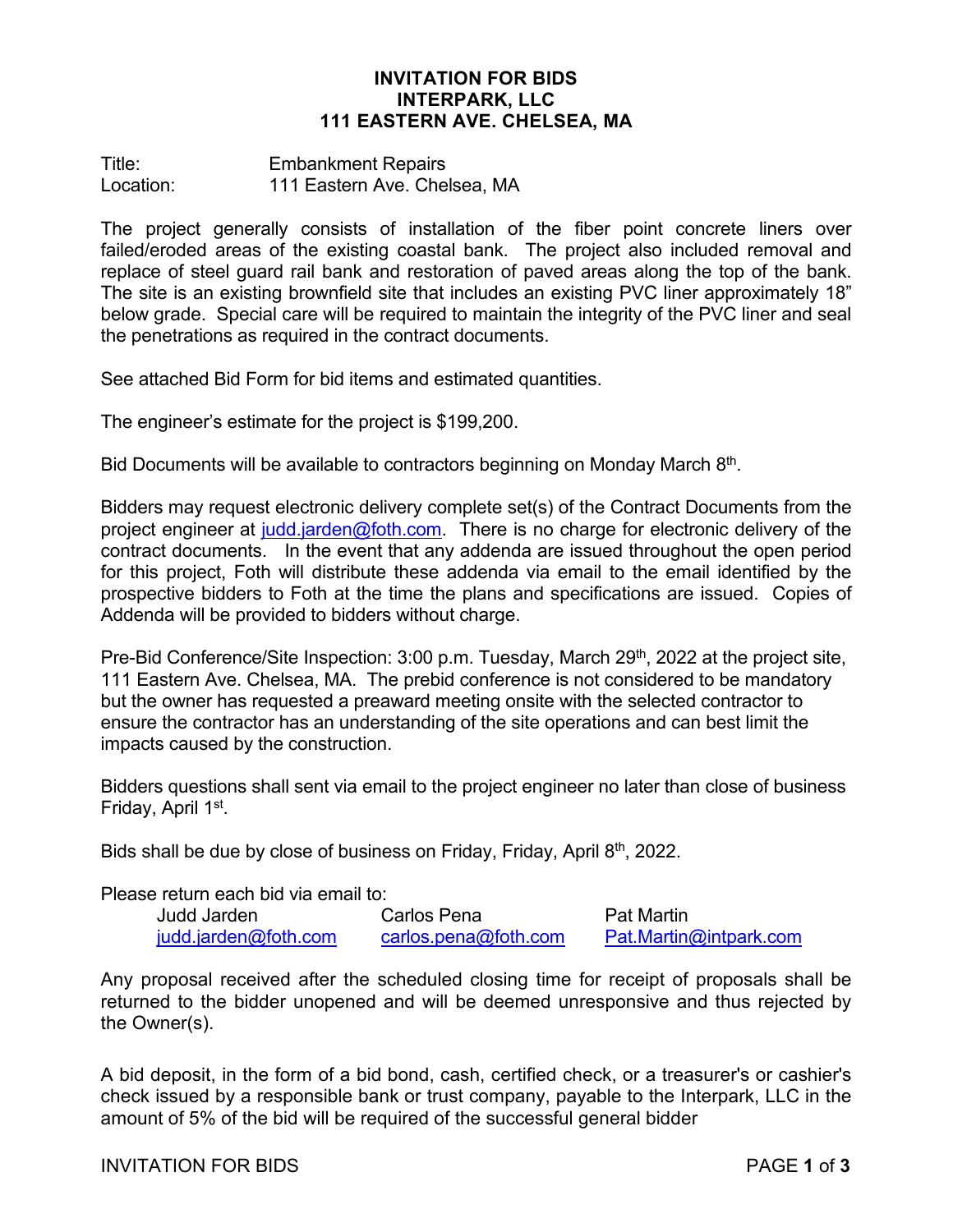A Performance Bond and also a Labor and Materials Payment Bond, each of a surety company qualified to do business under the laws of the Commonwealth of Massachusetts, satisfactory to the Owner, and each in the sum of 100% of the Contract Price will be required of the successful general bidder.

The date of completion for the Project shall be May 27, 2022. If the Owner accepts a proposal, it anticipates issuing a Notice to Proceed (NTP) on or about April 22, 2022. It is therefore estimated that the Contractor will have thirty-five (35) calendar days from the date of issuance of a Notice to Proceed to the completion date.

Liquidated damages in the amount of \$500 per day or \$20 per day per lost available parking space, will be assessed if the work has not been completed in accordance with the provisions of the contract within the time specified. \$500 per day total based on estimated 25 parking spaces provided for work area.

The minimum amounts of coverage corresponding to the aforesaid categories of insurance per insurable event shall be as listed in the attached example construction contract.

All documents listed below are part of the Contract Documents and are incorporated by this reference as if fully set forth herein. Contractor shall pay particular attention to any and all mitigation measures set forth in the permit documents and shall comply with same.

- A. Contract Documents
	- i. Invitation for Bids
	- ii. Proposal
	- iii. Bid Form
	- iv. Construction Contract
	- v. Performance Bond
	- vi. Payment Bond
- B. Contract Plans/Specifications see Attachments
- C. Addendums none
- D. Attachments:
	- i. Order of Conditions File #011-0159
	- ii. Chapter 91 License # 13158, dated November 17th, 2011;
	- iii. US Army Corps of Engineers Permit-File #NAE-1991-00655 6/9/93
	- iv. Drawings Titled "Interpark Embankment Repairs Interpark, 111 Eastern Ave. Chelsea, MA", Prepared by Foth Infrastructure and Environment, LLC, Inc, 5 sheets, Issued for Bid and dated December 2021"
	- v. HYDROTEX Fabric-formed Concrete Erosion Control and Armoring Literature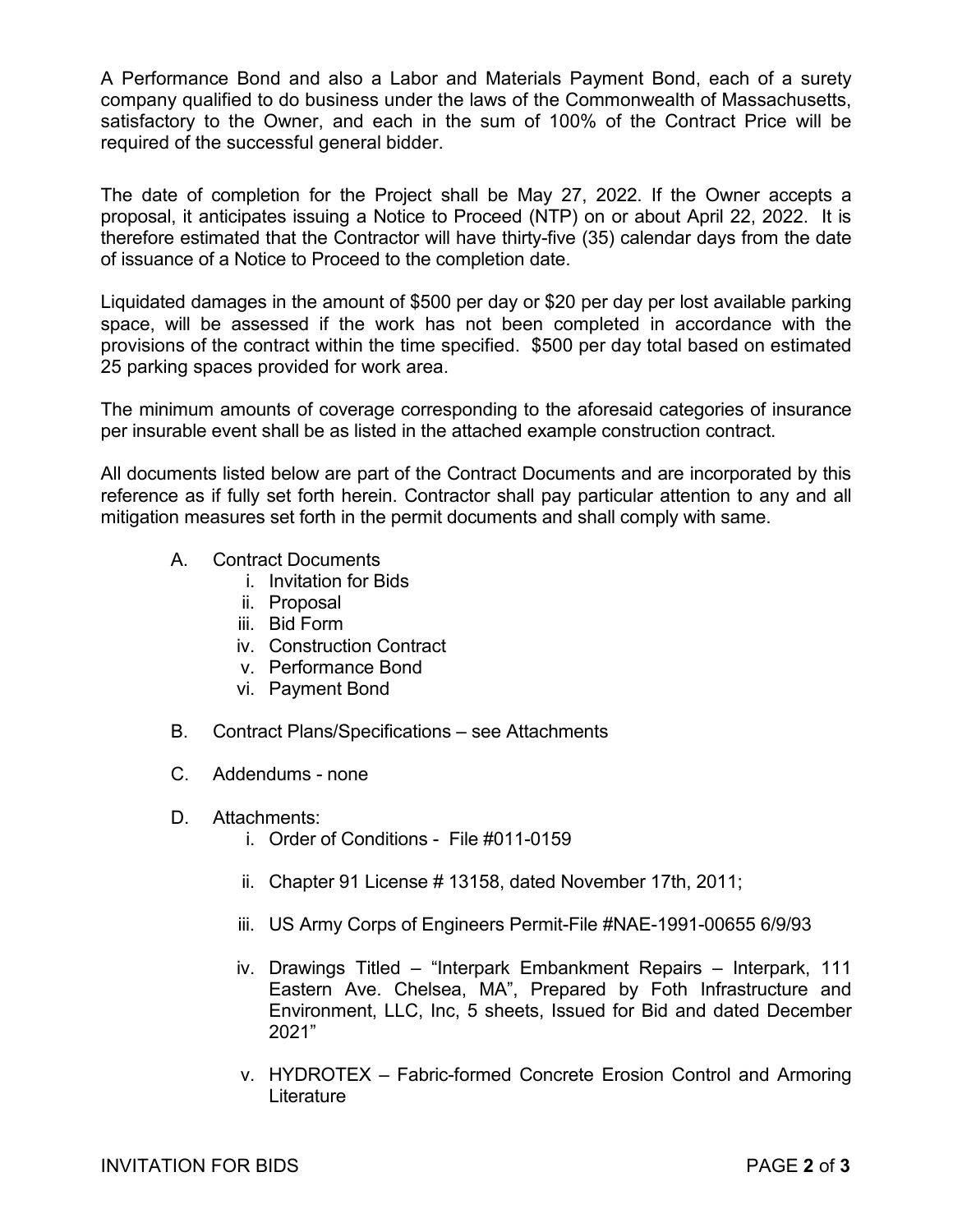- 1. Filter Point Liner Specification Guideline
- 2. Construction & Quality Control Manual

Thank you for interest in the proposed project. We look forward to receipt and review of the bid solicited herein.

Vice President, Capital Project Patrick D. Martin, P.E.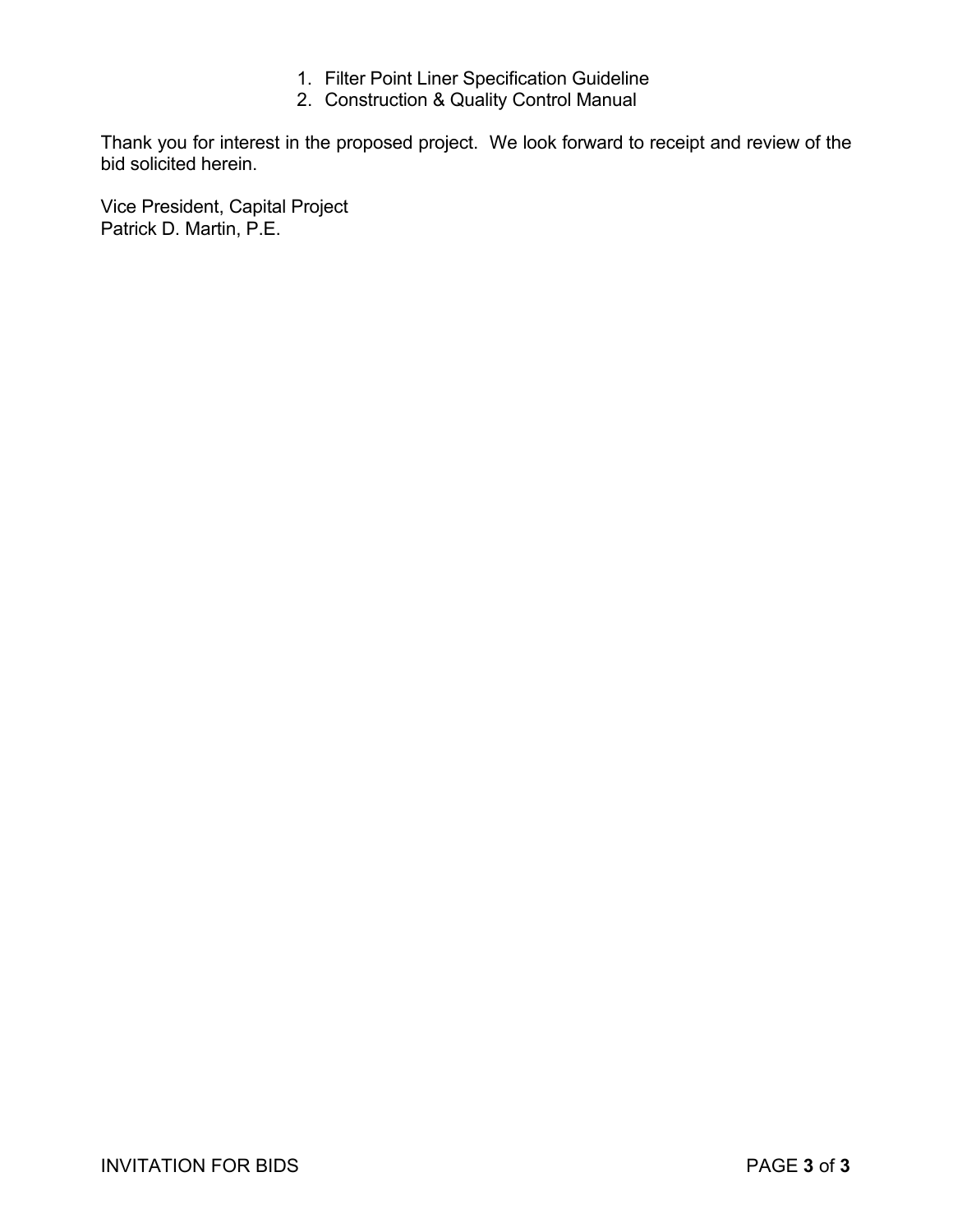## **PROPOSAL**

Dear Owner:

The undersigned, as a bidder, declares that he/she has carefully examined the location of the proposed work, the proposed form of Construction Contract, and Contract Documents, and he/she proposes and agrees that, if this proposal is accepted, he/she will contract with the Owner to provide all necessary machinery, tools and apparatus, to do all the work and furnish all the materials specified in the Contract Documents in the manner and time therein set forth required to complete the

## **EMBANKMENT REPAIRS**

## **111 EASTERN AVE., CHELSEA, MA**

The work to be performed pursuant to this Proposal shall be in strict conformity with the Contract Documents prepared by the Owner, copies of which are on file in the office of the Project Engineer, which Contract Documents are hereby made a part thereof, and incorporated by this reference as if fully set forth herein.

The bidder proposes and agrees to contract with the Owner to furnish and perform all of the described work, for the following price, TOTAL ALL ITEMS:

 $(\text{\$})$ \_\_\_\_\_\_\_\_\_\_\_\_\_\_\_\_\_\_\_\_\_\_\_\_\_\_\_\_\_\_\_\_\_\_\_\_\_\_\_\_\_\_\_\_\_\_\_\_\_\_\_\_\_\_\_\_\_U.S.

**Dollars** 

A breakdown of the Contract price is attached hereto marked Bid Form and incorporated by this reference.

Owner reserves the right to add or delete items from this list. The price of the contract shall be adjusted accordingly. The price set forth herein includes any and all costs and expenses of whatever source or nature for the work to be performed pursuant to the terms and conditions of the Contract Documents.

If awarded the contract, the undersigned hereby agrees to sign said contract and to furnish the necessary bonds within ten (10) days after being requested to do so by the Owner.

The undersigned has examined the location of the proposed work and is familiar with the Contract Documents and the local conditions at the place where the work is to be done.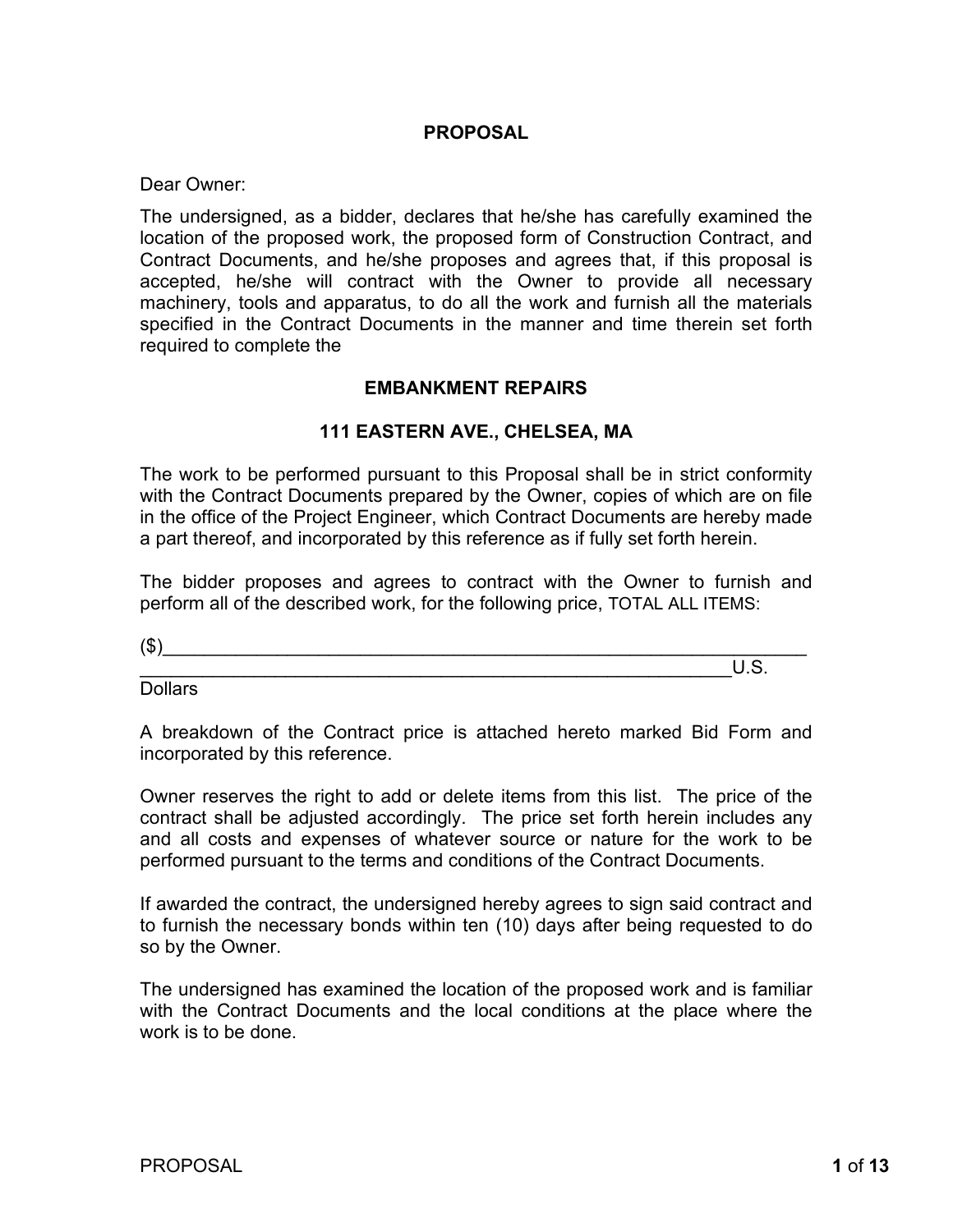The undersigned has carefully checked all of the above figures and understands that the Owner will not be responsible for any errors or omissions on the part of the undersigned in making up this proposal.

The undersigned hereby certifies that this proposal is genuine, and not sham or collusive, or made in the interest or in behalf of any person not herein named, and that the undersigned has not directly or indirectly induced or solicited any other bidder to put in a sham proposal or any other person, firm or corporation to refrain from bidding and that the undersigned has not in any manner sought by collusion to secure for himself or herself an advantage over any other bidder.

Enclosed find bidder's bond or certified check in the amount of five (5%) percent of the proposal (sum of the base bid) for (\$\_\_\_\_\_\_\_\_\_\_\_) to guarantee execution of contract and furnishing of the necessary bonds as above provided, if awarded the contract.

The undersigned has satisfied him/herself by personal examination of the location of proposed work, and by such other measures as they may prefer, as to the actual conditions and requirements of the work, and shall not, after submission of the proposal, dispute, complain or assert that there was any misunderstanding in regard to the nature or amount of the work to be done.

| <b>Contractor acknowledges receipt of Addenda Nos.</b> | through<br><u> 2000 - 2000 - 2000 - 2000 - 2000 - 2000 - 2000 - 2000 - 2000 - 2000 - 2000 - 2000 - 2000 - 2000 - 2000 - 200</u> |
|--------------------------------------------------------|---------------------------------------------------------------------------------------------------------------------------------|
|--------------------------------------------------------|---------------------------------------------------------------------------------------------------------------------------------|

|                                                       | Title :__________________________   |
|-------------------------------------------------------|-------------------------------------|
|                                                       | Address :_________________________  |
|                                                       | Telephone :_______________________  |
|                                                       | Facsimile: ________________________ |
|                                                       |                                     |
| License No. ___________                               | Class(es) _____________             |
|                                                       | Exp. Date: _____________            |
| <b>BIDDERS MUST HOLD CURRENT LICENSES AS REQUIRED</b> |                                     |

**NOTE: BIDDERS MUST HOLD CURRENT LICENSES AS REQUIRED UNDER THE LAWS OF THE COMMONWEALTH OF MASSACHUSETTS AND ALL FEDERAL STATUTES.**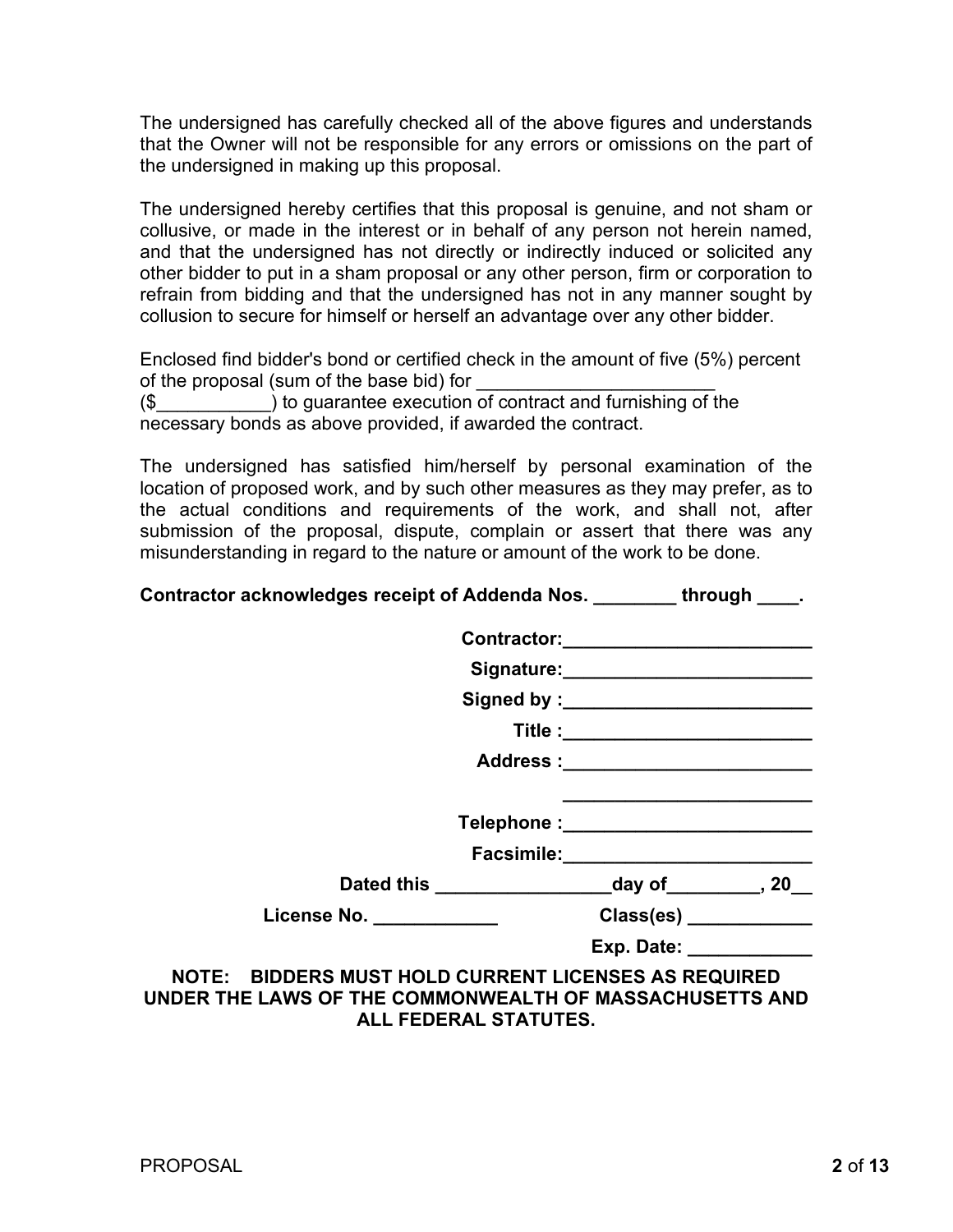# **EMBANKMENT REPAIRS 111 EASTERN AVE. CHELSEA, MA LIST OF SUB-CONTRACTORS**

Any person making a proposal or offer to perform the work, shall in his or her proposal or offer, set forth: (a) The name and location of the place of business of each subcontractor who will perform work or labor or render service to the prime Contractor in or about the construction of the work or improvement, or a subcontractor licensed by the Commonwealth of Massachusetts who, under subcontract to the primary Contractor specially fabricates and installs a portion of the work or improvement according to detailed drawings contained in the plans and specifications, in an amount in excess of one-half of 1 percent of the prime Contractor's total proposal; (b) The portion of the work which will be done by each such subcontractor under this act. The prime Contractor shall list only one subcontractor for each such portion as defined by the prime Contractor in his or her proposal.

Any item of work, which does not set forth a designated Sub-Contractor will be done by the Prime Contractor.

**\_\_\_\_\_\_\_\_\_\_\_\_\_\_\_\_\_\_\_\_\_\_\_\_\_\_\_\_\_\_\_\_\_\_\_\_\_\_\_\_\_\_\_\_\_\_\_\_\_\_\_\_\_\_\_\_\_\_\_\_\_\_\_\_ \_\_\_\_\_\_\_\_\_\_\_\_\_\_\_\_\_\_\_\_\_\_\_\_\_\_\_\_\_\_\_\_\_\_\_\_\_\_\_\_\_\_\_\_\_\_\_\_\_\_\_\_\_\_\_\_\_\_\_\_\_\_\_\_ \_\_\_\_\_\_\_\_\_\_\_\_\_\_\_\_\_\_\_\_\_\_\_\_\_\_\_\_\_\_\_\_\_\_\_\_\_\_\_\_\_\_\_\_\_\_\_\_\_\_\_\_\_\_\_\_\_\_\_\_\_\_\_\_ \_\_\_\_\_\_\_\_\_\_\_\_\_\_\_\_\_\_\_\_\_\_\_\_\_\_\_\_\_\_\_\_\_\_\_\_\_\_\_\_\_\_\_\_\_\_\_\_\_\_\_\_\_\_\_\_\_\_\_\_\_\_\_\_ \_\_\_\_\_\_\_\_\_\_\_\_\_\_\_\_\_\_\_\_\_\_\_\_\_\_\_\_\_\_\_\_\_\_\_\_\_\_\_\_\_\_\_\_\_\_\_\_\_\_\_\_\_\_\_\_\_\_\_\_\_\_\_\_**

**\_\_\_\_\_\_\_\_\_\_\_\_\_\_\_\_\_\_\_\_\_\_\_\_\_\_\_\_\_\_\_\_\_\_\_\_\_\_\_\_\_\_\_\_\_\_\_\_\_\_\_\_\_\_\_\_\_\_\_\_\_\_\_\_**

## **Name & Address <b>Portion of Work**

**\_\_\_\_\_\_\_\_\_\_\_\_\_\_**

**\_\_\_\_\_\_\_\_\_\_\_\_\_\_\_\_\_\_\_\_\_\_\_\_\_\_\_\_\_\_\_\_\_\_\_\_\_\_\_\_\_\_\_\_\_\_\_\_\_\_\_\_\_\_\_\_\_\_\_\_\_\_\_\_**

\_\_\_\_\_\_\_\_\_\_\_\_\_\_\_\_\_\_\_\_\_\_\_\_\_\_ (Prime Contractor)

Signed by:\_\_\_\_\_\_\_\_\_\_\_\_\_\_\_\_\_\_\_\_\_\_\_\_\_\_\_\_\_\_\_\_\_\_\_ Title :\_\_\_\_\_\_\_\_\_\_\_\_\_\_\_\_\_\_\_\_\_\_\_\_\_\_\_\_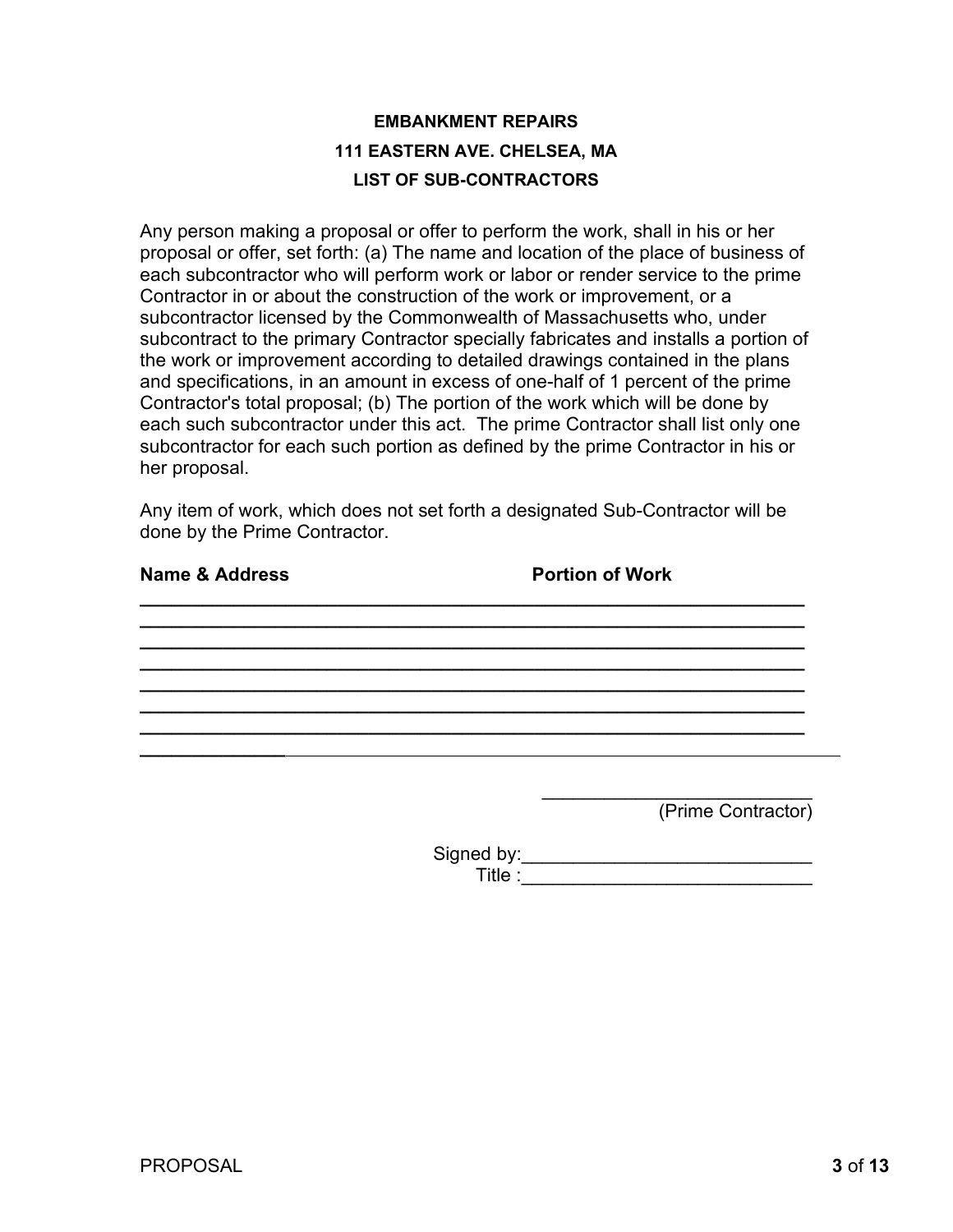#### **BIDDER CERTIFICATIONS**

#### **GENERAL**

**A.** The undersigned Bidder certifies to the Owner, as set forth in sections 1 through 12 below.

## **1. Certificate of Non-Discrimination**

By my signature hereunder, on behalf of the Bidder making this Bid, the undersigned certifies that there will be no discrimination in employment with regard to race, color, religion, gender, sexual orientation, or national origin; that all federal, state, and local directives and executive orders regarding non-discrimination in employment will be complied with; and that the principle of equal opportunity in employment will be demonstrated positively and aggressively.

## **2. State of Convictions**

By my signature hereunder, I hereby swear, under penalty of perjury, that no more than one final, unappealable finding of contempt of court by a Federal Court has been issued against Bidder within the past two years because of failure to comply with an order of a Federal Court or to comply with an order of the National Labor Relations Board.

## **3. Previous Disqualifications**

By my signature hereunder, I hereby swear, under penalty of perjury, that the below indicated Bidder, any officer of such Bidder, or any employee of such Bidder who has a proprietary interest in such Bidder, has never been disqualified, removed or otherwise prevented from bidding on, or completing a Federal, State, or local government project because of a violation of law or a safety regulation except as indicated on the separate sheet attached hereto entitled "Previous Disqualifications." If such exceptions are attached, please explain the circumstances.

## **4. Certification of Workers Compensation Insurance**

By my signature hereunder, as the Contractor, I certify that I am aware of the provisions of Title 28-29 Labor and Labor Relations of the General Laws of Massachusetts which require every employer to be insured against liability for worker's compensation or to undertake self-insurance in accordance with the provisions of that law, and I will comply with such provisions before commencing the performance of the Work of this Contract.

## **5. Certificate Of Non-Collusion:**

In accordance with Massachusetts General Law Chapter 40, Section 4B ½, Chapter 30, Section 39M and/or Chapter 30B, Section 10: Undersigned certifies under penalties of perjury that this bid or proposal is in all respects bona fide and fair and has been made and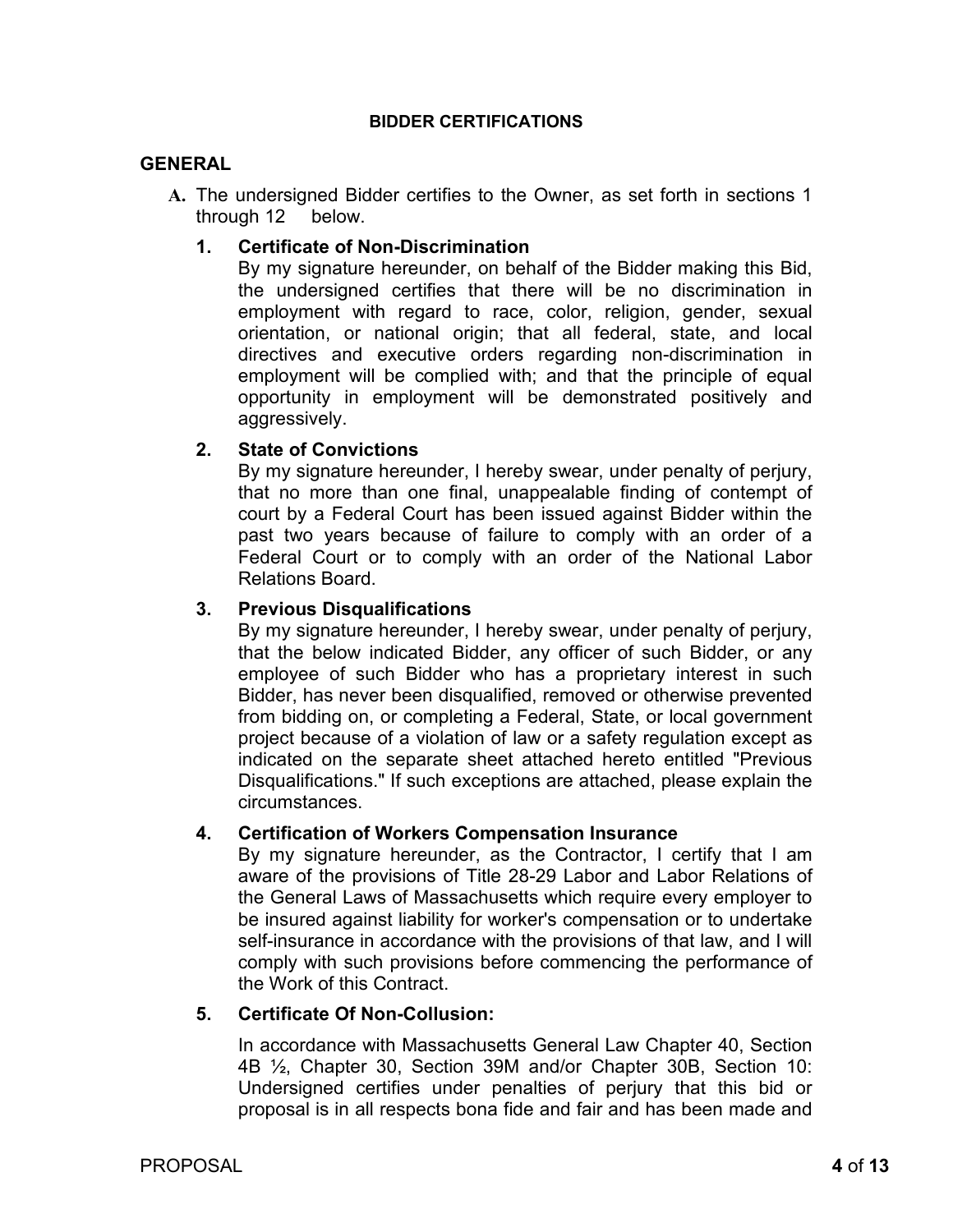submitted in good faith without collusion or fraud with any other person. As used in this certification, the work "person" shall mean any natural person, joint venture, business, partnership, corporation, union, committee, club, organization, group of individuals, or other business or legal entity.

## **6. Conflict Of Interest:**

The bidder must certify that no official or employee of the Interpark, LLC has a financial interest in the bidder's proposal or executed Contract, or in the expected profit to arise therefrom, unless there has been compliance with the provisions of MGL C 43, Section 27 (Interest in Public Contracts by Public Employees) and of provisions of MGL C 268A, Section 20 (Conflict of Interest Law).

## **7. Indemnification Agreement:**

The contracted Bidder hereby indemnifies and shall at all times save and hold harmless the Interpark, LLC, and its officers, attorneys, employees, and agents from and against any and all claims (including workers' compensation and wage claims), demands, suits, actions, liabilities, damages, penalties, judgments, and costs and expenses, including without limitation the costs and expenses of litigation, of or by anyone that in any way is caused by, arises out of, or is occasioned by the performance, activities, operations, conducts, negligence, or omissions of the contracted Bidder, or any of its agents or employees.

## **8. Taxes Paid:**

Pursuant to Massachusetts General Laws, Chapter 62C, Section 49A, the undersigned certifies under the penalties of perjury that, to the best of my knowledge and belief, all Massachusetts State Tax returns and all Massachusetts State Taxes required under law have been paid, and I have complied with the reporting of employees and contractors, and withholding and remitting of child support.

## **9. Right To Know Law:**

Bidder agrees to submit a Material Safety Data Sheet (MSDS) for each toxic or hazardous substance or mixture containing such substance, pursuant to MGL Chapter 111F, Sections 8, 9, 10 and the regulations contained in 454 CMR 21.06 when deliveries are made; and agrees to deliver all containers properly labeled pursuant to MGL Chapter 111F, Section 7 and 454 CMR 21.05. Failure to submit an MSDS and/or label on each container will place the vendor in noncompliance with the Purchase Order and/or Contract. Failure to furnish MSDS and/or labels on each container may result in civil or criminal penalties. All vendors furnishing substances or mixtures subject to MGL Chapter 111F or 454 CMR are cautioned to obtain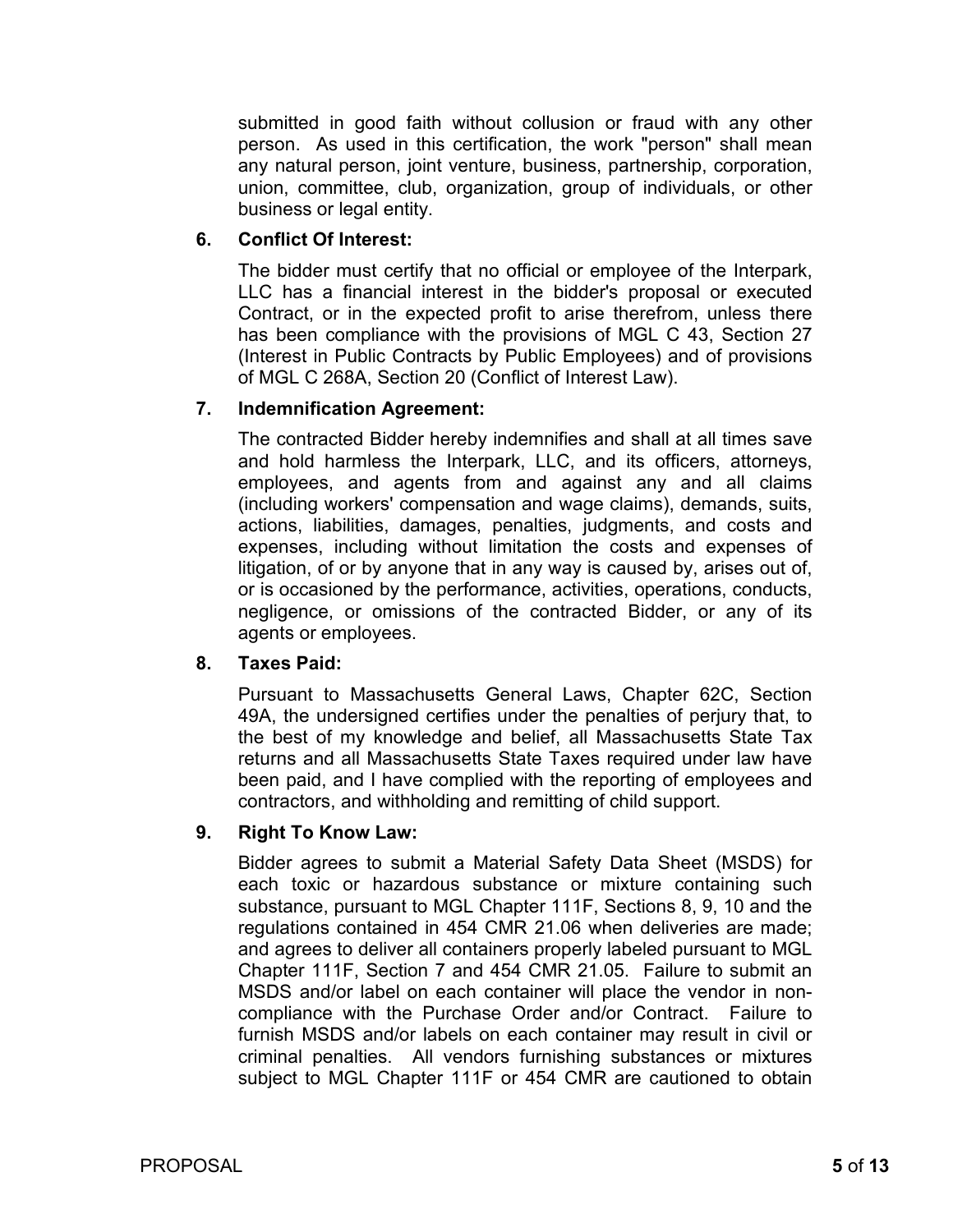and read the Law and Rules and Regulations. Failure to comply with these requirements could result in cancellation of Contract.

## **10. Foreign Corporation:**

In Accordance with Massachusetts General Laws Chapter 30, Section 39L, any foreign contractor or subcontractor is required to provide a certificate from the Secretary of State stating that such corporation has complied with Massachusetts General Laws Chapter 181, Section 3 and 5, including the date of compliance. Further, bidder's attention is called to Massachusetts General Laws Chapter 268A, in connection with which the bidder is requested to submit the information requested in the signature section of this document.

## **11. Compliance:**

The undersigned is in compliance with all of the provisions, and shall remain in full compliance with the provisions for the life of any Contract resulting from this solicitation. Bidder is qualified to perform any such Contract and possesses, or shall obtain, all requisite licenses and/or permits to complete performance; shall maintain all unemployment, workers' compensation, and personal liability insurance policies sufficient to cover its performance under any such Contract; and shall comply with relevant prevailing wage rates and employment laws. To the best of its knowledge and belief has paid all local taxes, tax titles, utilities, motor vehicle excise taxes, water and wastewater bills in Massachusetts as required by Law.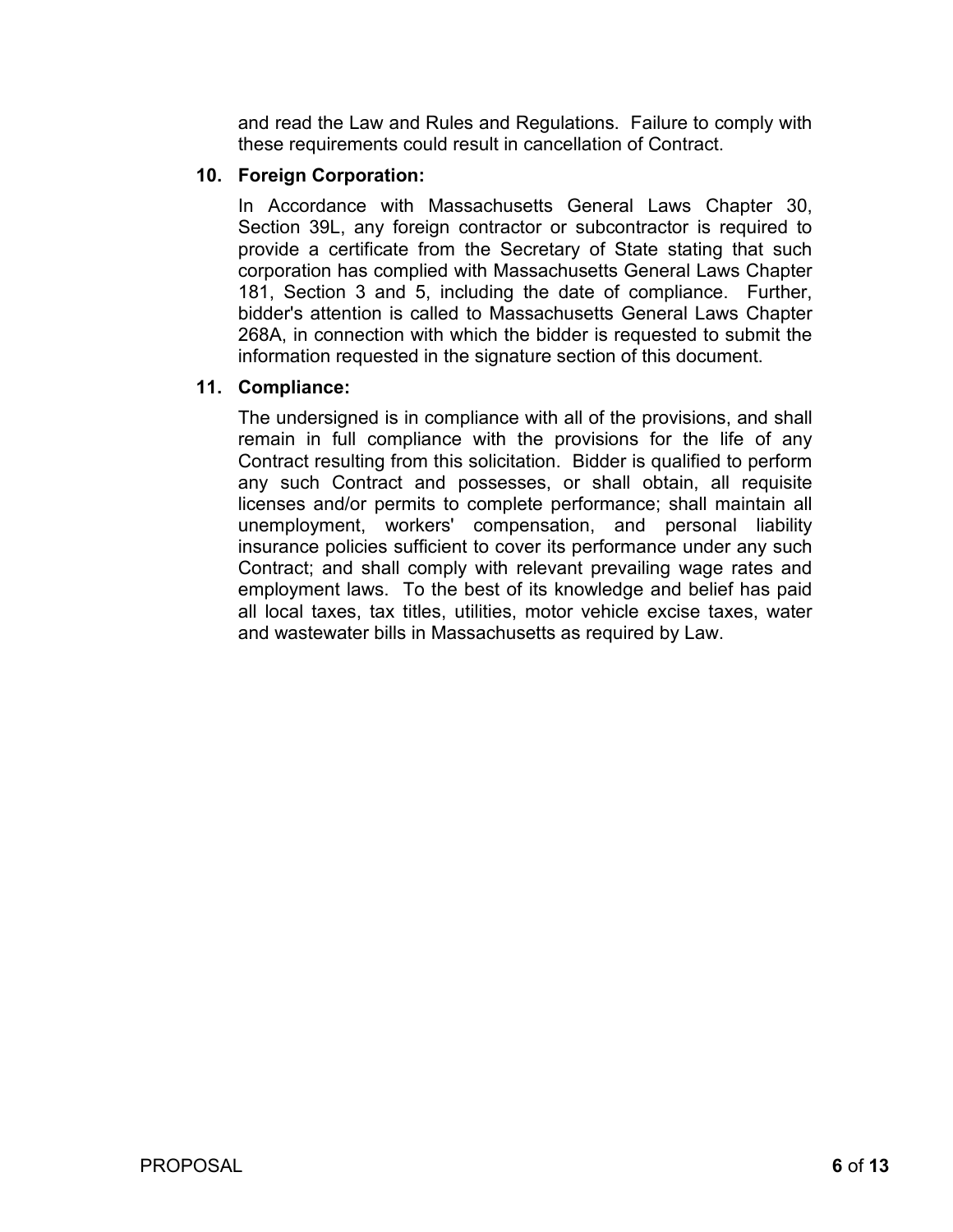# **INSURANCE AND BOND VERIFICATION**

**A.** The undersigned Bidder Certifies that he has the following insurance coverage:

| 1 <sub>1</sub> | <b>Workers' Compensation:</b><br>Carrier: <b>Carrier: Carrier: Carrier: Carrier: Carrier: Carrier: Carrier: Carrier: Carrier: Carrier: Carrier: Carrier: Carrier: Carrier: Carrier: Carrier: Carrier: Carrier: Carrier: Car</b>                               |
|----------------|---------------------------------------------------------------------------------------------------------------------------------------------------------------------------------------------------------------------------------------------------------------|
|                |                                                                                                                                                                                                                                                               |
|                |                                                                                                                                                                                                                                                               |
|                |                                                                                                                                                                                                                                                               |
|                |                                                                                                                                                                                                                                                               |
| 2.             | <b>General Liability:</b>                                                                                                                                                                                                                                     |
|                |                                                                                                                                                                                                                                                               |
|                |                                                                                                                                                                                                                                                               |
|                |                                                                                                                                                                                                                                                               |
|                |                                                                                                                                                                                                                                                               |
|                |                                                                                                                                                                                                                                                               |
| 3.             | <b>Automotive Liability:</b><br>Carrier: North American Contract Contract Contract Contract Contract Contract Contract Contract Contract Contract Contract Contract Contract Contract Contract Contract Contract Contract Contract Contract Contract Contract |
|                |                                                                                                                                                                                                                                                               |
|                | Phone and Fax: <u>December 2008</u>                                                                                                                                                                                                                           |
|                |                                                                                                                                                                                                                                                               |
|                |                                                                                                                                                                                                                                                               |
|                |                                                                                                                                                                                                                                                               |
| 4.             | <b>Excess Liability (if applicable):</b>                                                                                                                                                                                                                      |
|                |                                                                                                                                                                                                                                                               |
|                |                                                                                                                                                                                                                                                               |
|                |                                                                                                                                                                                                                                                               |
|                |                                                                                                                                                                                                                                                               |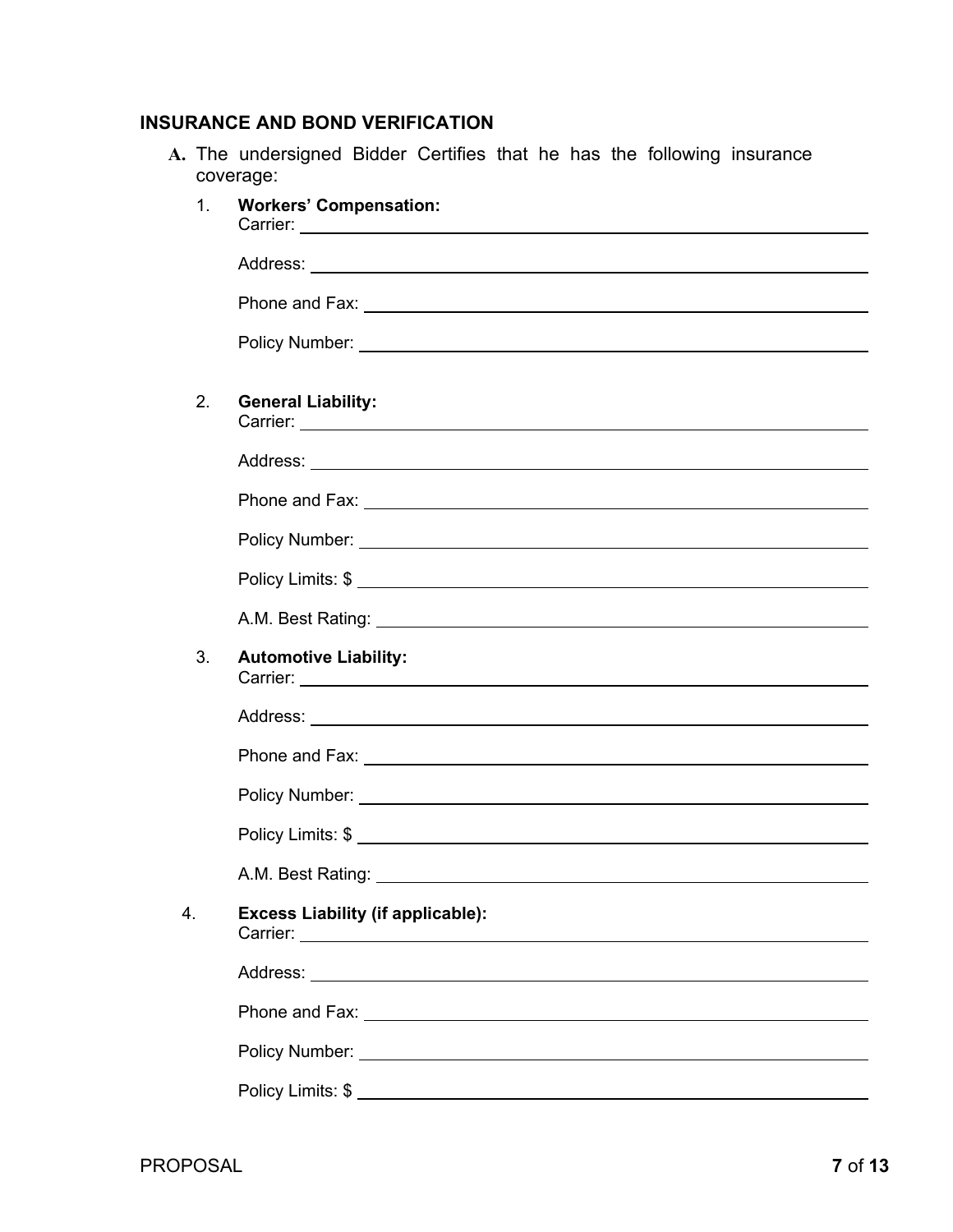A.M. Best Rating:

Additional endorsements to insurance are required for the following coverages:

#### 1. **Additional Insured:**

It is hereby understood and agreed that Additional Insured for General Liability and Auto Liability Coverage shall include: The Owner, its Board, commissions, committees, boards, officers, employees, and agents as additional insured as respects to work done by Named Insured.

#### 2. **Primary Coverage**

With respect to claims arising out of the operations of the Name Insured, such insurance as afforded by the policy is primary, and is not additional to or contributing with any other insurance carried by or for the benefit of the above Additional Insureds.

## 3. **Cross Liability/Severability of Interest**

The naming of more than one person, firm or corporation as insured under this policy shall not, for that reason alone, extinguish any rights of the insured against another, but this endorsement, and the naming of multiple insureds, shall not increase the total liability of the Company under this policy.

#### 4. **Notice of Cancellation for General Liability and Auto Liability:**  It is understood and agreed that in the event of cancellation of or reduction in the policy for any reason, including non-payment of premium, 30 days written notice will be sent to the Project Engineer.

The name of the Bidder's Bonding Company is as follows:

Carrier/Surety: Address: **Address: Address: Address: Address: Address: Address: Address: Address: Address: Address: Address: Address: Address: Address: Address: Address: Address: Address: Address: Add** Phone and Fax: <u>experience</u> and the set of the set of the set of the set of the set of the set of the set of the set of the set of the set of the set of the set of the set of the set of the set of the set of the set of the A.M. Best Rating: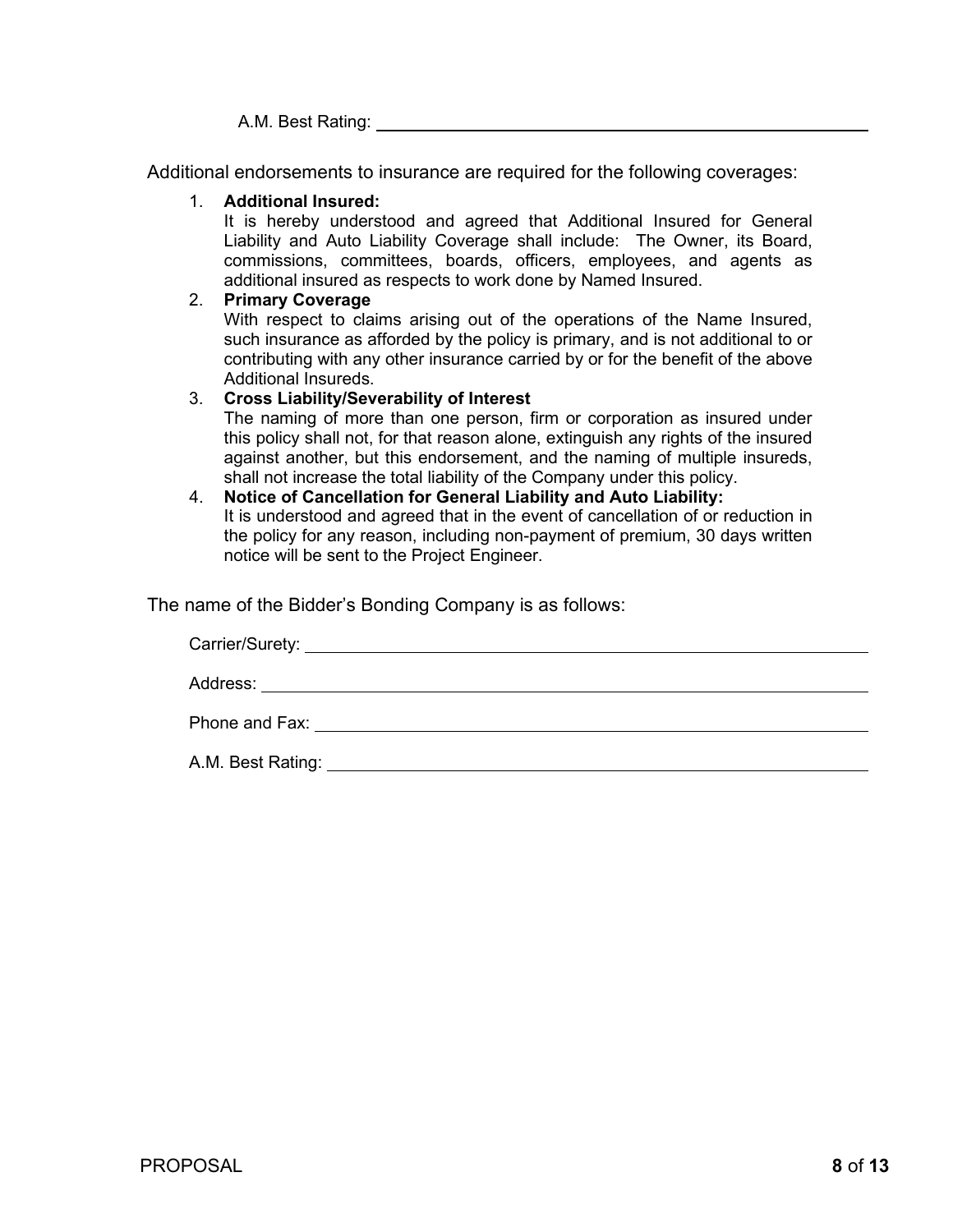## **RELEVANT EXPERIENCE**

**A.** List Bidder's comparable projects completed by Bidder in the last three years, with Owner contact information. (Attach separate sheets if necessary).

**B.** List any projects where Bidder has been default terminated by an Owner or has been involved in arbitration/litigation with an Owner on a construction project. Provide Owner contact information: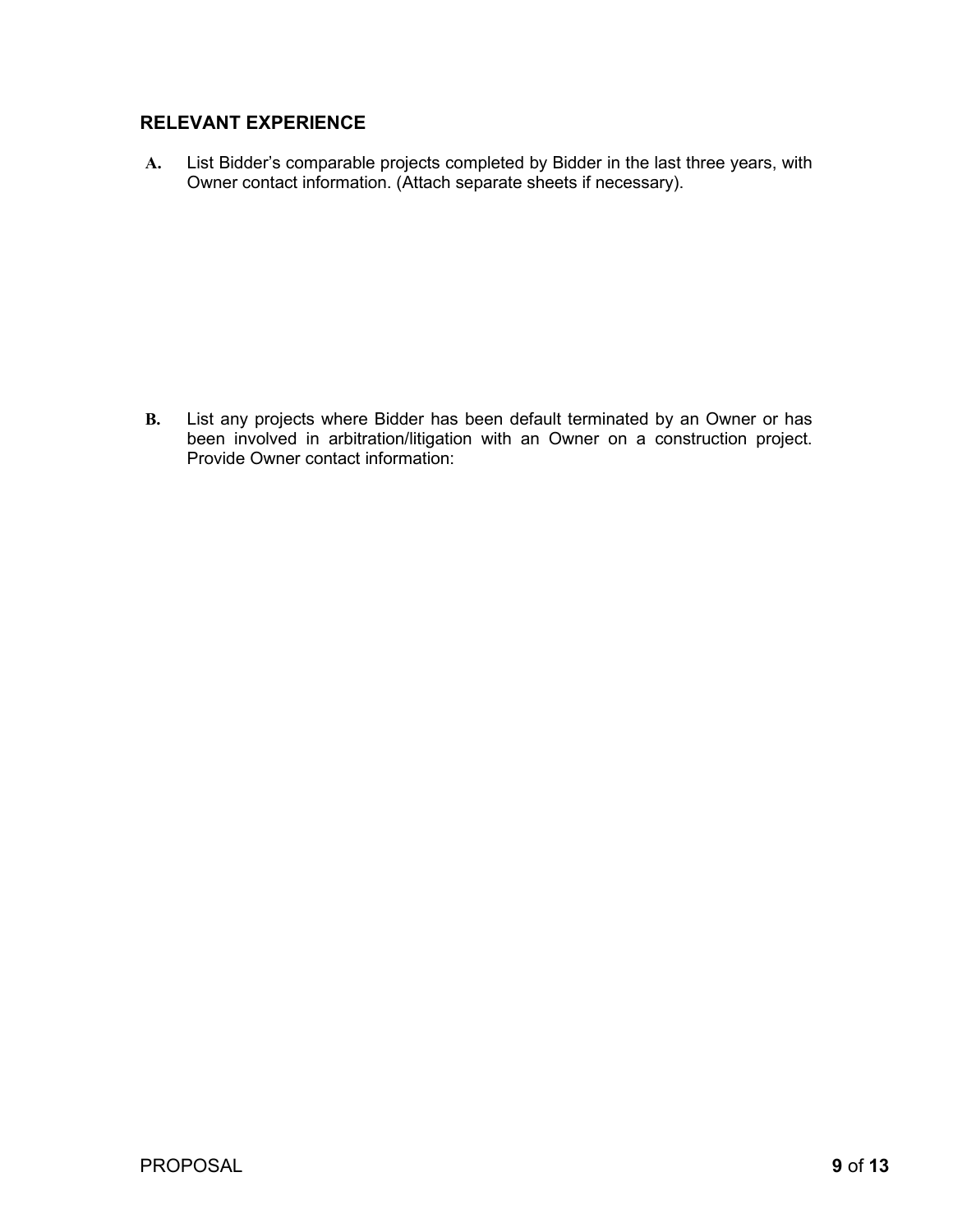## **SAFETY & EXPERIENCE RECORD**

- **A.** The following statements as to safety and experience of Bidder are submitted, and Bidder guarantees the truthfulness and accuracy of the information:
	- 1. **Safety** 
		- a. List Bidder's Interstate Experience Modification Rate for the last three years.

| 2019: |  |
|-------|--|
| 2020: |  |
| 2021: |  |

b. State the name of Bidder's safety Project Engineer/manager or Site Safety Officer: **Example 20** 

## **CONTRACTOR EXPLANATION OR NOTES ON ANY OF THE ABOVE:**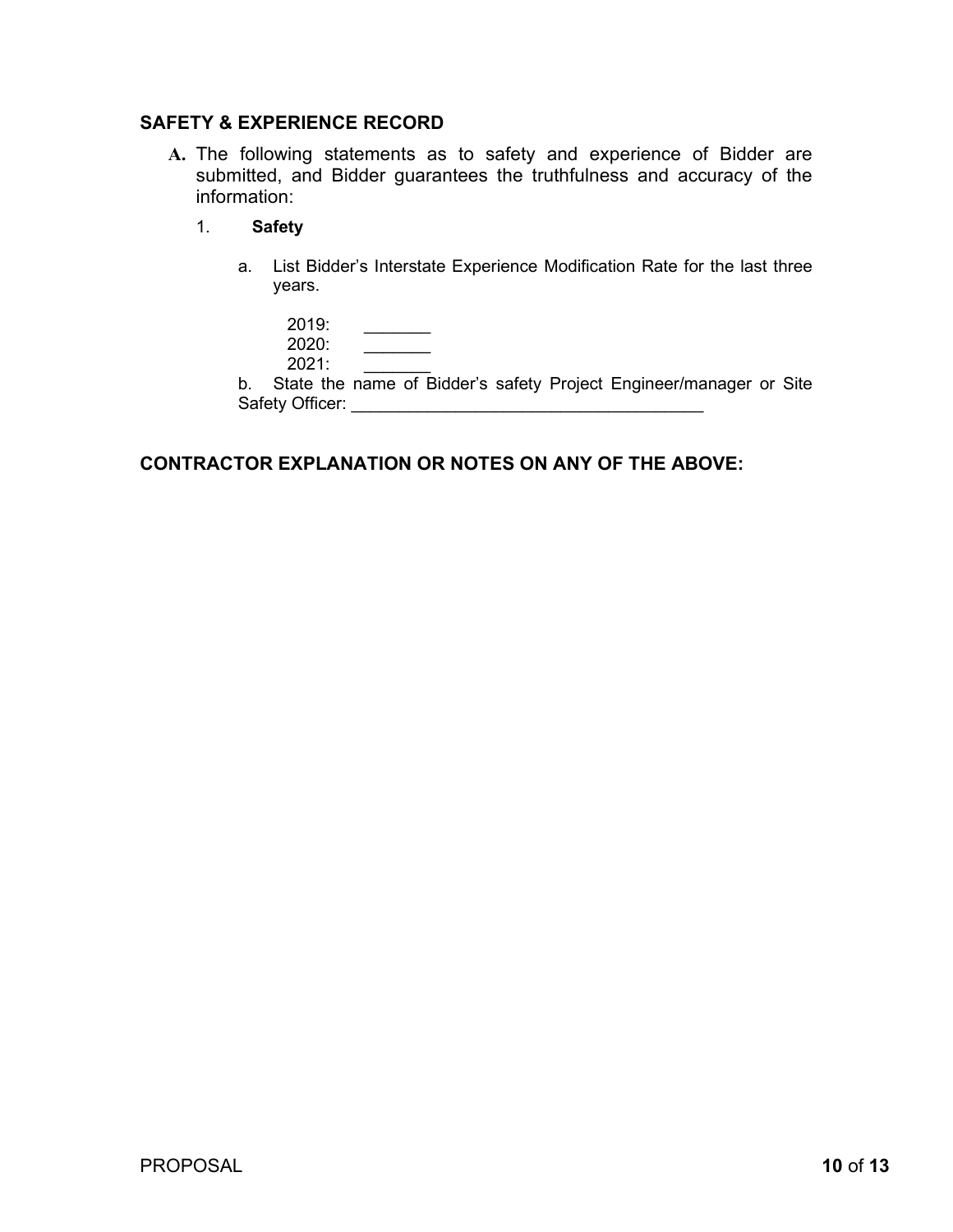**LIST OF ALL EQUIPMENT TO BE USED ON THIS PROJECT (include year, type, size and condition):**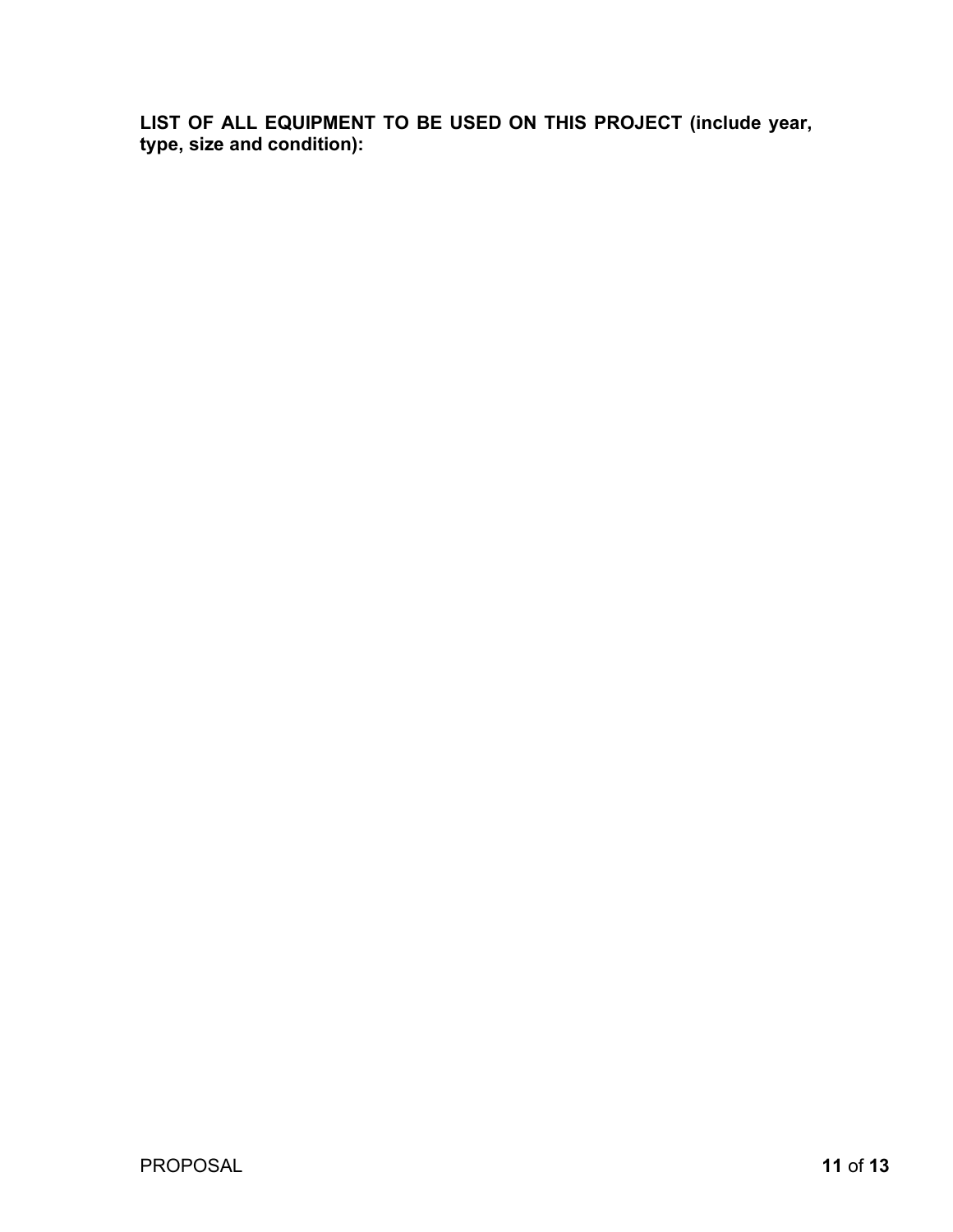**CONTRACTOR'S NARRATIVE ON CONSTRUCTION SCHEDULE AND METHODOLOGY**: (Please describe in as much detail as possible how your firm/company will proceed with the work as described within the contract documents. Attach or utilize additional sheets if necessary. The Construction Schedule will be requested upon the award of the Contract).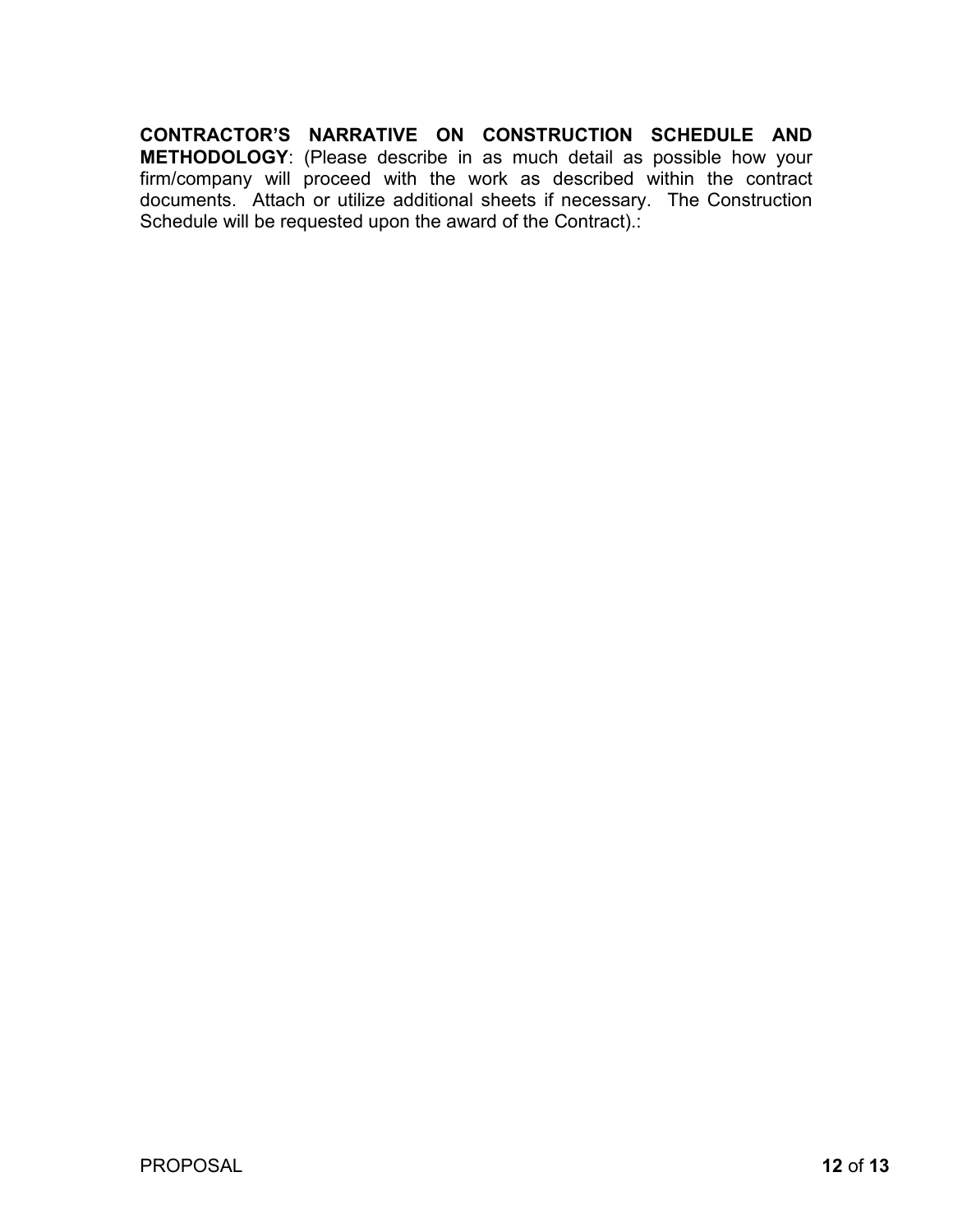BIDDER CERTIFIES, UNDER PENALTY OF PERJURY UNDER THE LAWS OF THE COMMONWEALTH OF MASSACHUSETTS, THAT THE FOREGOING INFORMATION IS CURRENT AND ACCURATE AND AUTHORIZES OWNER AND ITS AGENTS AND REPRESENTATIVES TO OBTAIN A CREDIT REPORT AND/OR VERIFY ANY OF THE ABOVE INFORMATION.

| <b>TITLE</b>                                                                                               |
|------------------------------------------------------------------------------------------------------------|
|                                                                                                            |
| <b>DATE</b>                                                                                                |
| $M \cap TT$ . This proposed much been the written signature of the Didden. If the Didden is a partner-thin |

NOTE: This proposal must bear the written signature of the Bidder. If the Bidder is a partnership, the proposal must be signed by a partner. If the Bidder is a corporation, the proposal must be signed by a duly authorized officer or agent of such corporation.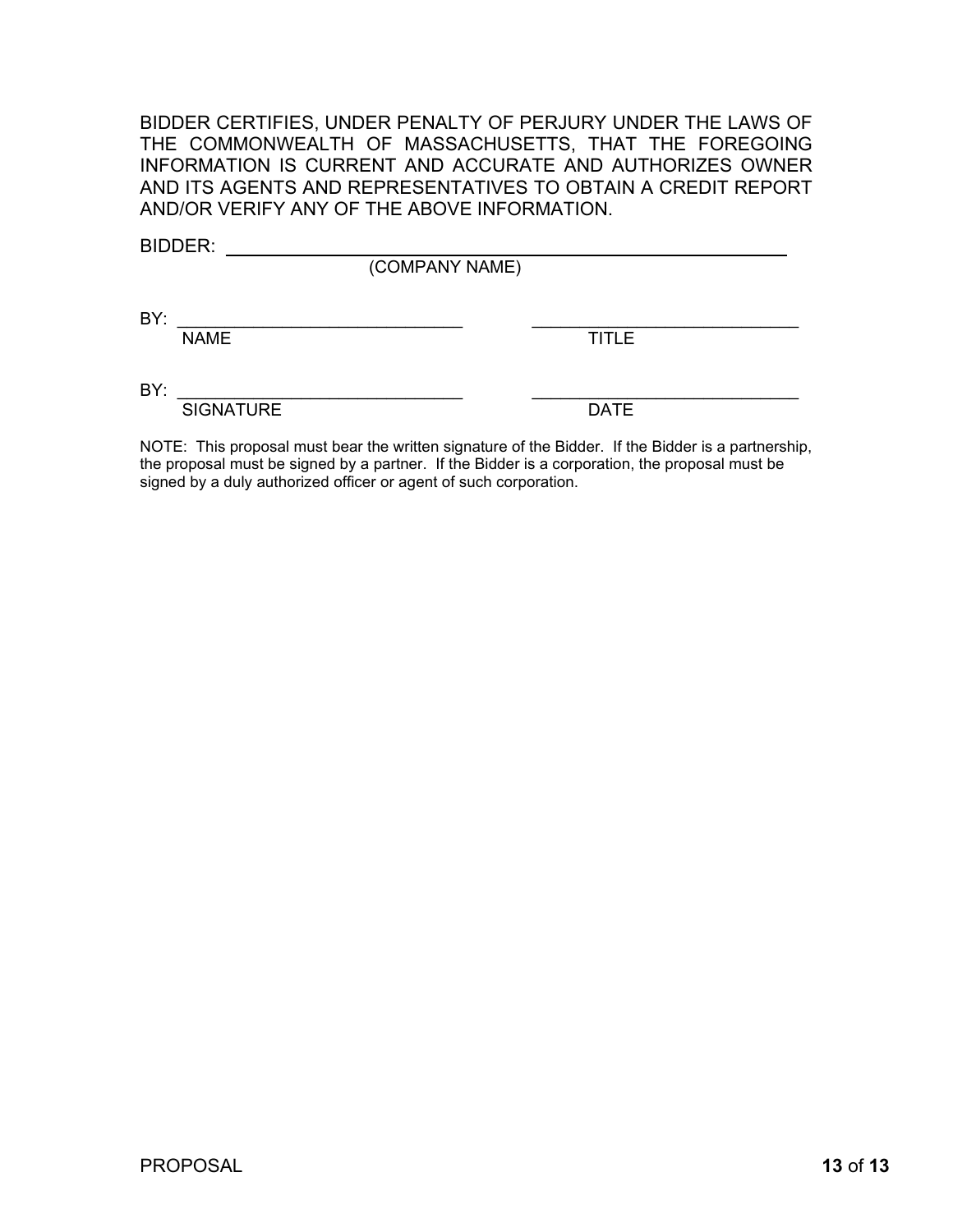## **FAITHFUL PERFORMANCE BOND**

KNOW ALL MEN BY THESE PRESENTS: that, WHEREAS, Interpark, LLC ("Owner"), has awarded to \_\_\_\_\_\_\_\_\_\_\_\_\_\_\_\_\_\_\_\_\_\_\_\_\_\_\_\_\_\_\_\_\_\_\_\_\_\_\_,

hereinafter designated as the "Principal", a contract (the "Contract"), the terms and provisions of which Contract are incorporated herein by reference, for constructing the following project:

#### **EMBANKMENT REPAIRS 111 EASTERN AVE. CHELSEA, MA**

and

**WHEREAS**, said Principal is required under the terms of said Contract to furnish a bond for the faithful performance of said Contract;

**NOW, THEREFORE, we, the Principal, and** as surety, are held and firmly bound unto Owner, in the penal sum of and /100 Dollars (\$\_\_\_\_\_\_\_\_\_\_\_\_\_\_), lawful money of the United States, being one hundred percent (100%) of the Contract amount, for the payment of which sum well and truly to be made, we bind ourselves, our heirs, executors, administrators and successors, jointly and severally, firmly by these presents.

**THE CONDITION OF THIS OBLIGATION IS SUCH**, that if the above bounden Principal, his or its heirs, executors, administrators, successors or assigns, shall in all things stand to and abide by, and will truly keep and faithfully perform the covenants, conditions, and agreements in the said Contract and any alterations made as therein provided, on his or their part, to be kept and performed at the time and in the manner therein specified, and in all respects according to their true intent and meaning, and shall indemnify and save harmless, Owner, its Board, officers, employees and agents, as therein stipulated, then this obligation shall be null and void; otherwise it shall be and remain in full force and virtue.

As a condition precedent to the satisfactory completion of the said Contract, the above obligation shall hold good for a period of one (1) year after the completion and acceptance of the said work, during which time if the above bounded Principal, his or its heirs, executors, administrators, successors or assigns shall fail to make full, complete and satisfactory repair and replacements or totally protect the said Owner from loss or damage made evident during said period of one (1) year from the date of acceptance of said work, and resulting from or caused by defective materials or faulty workmanship, in the prosecution of the work done, the above obligation shall be and remain in full force and virtue.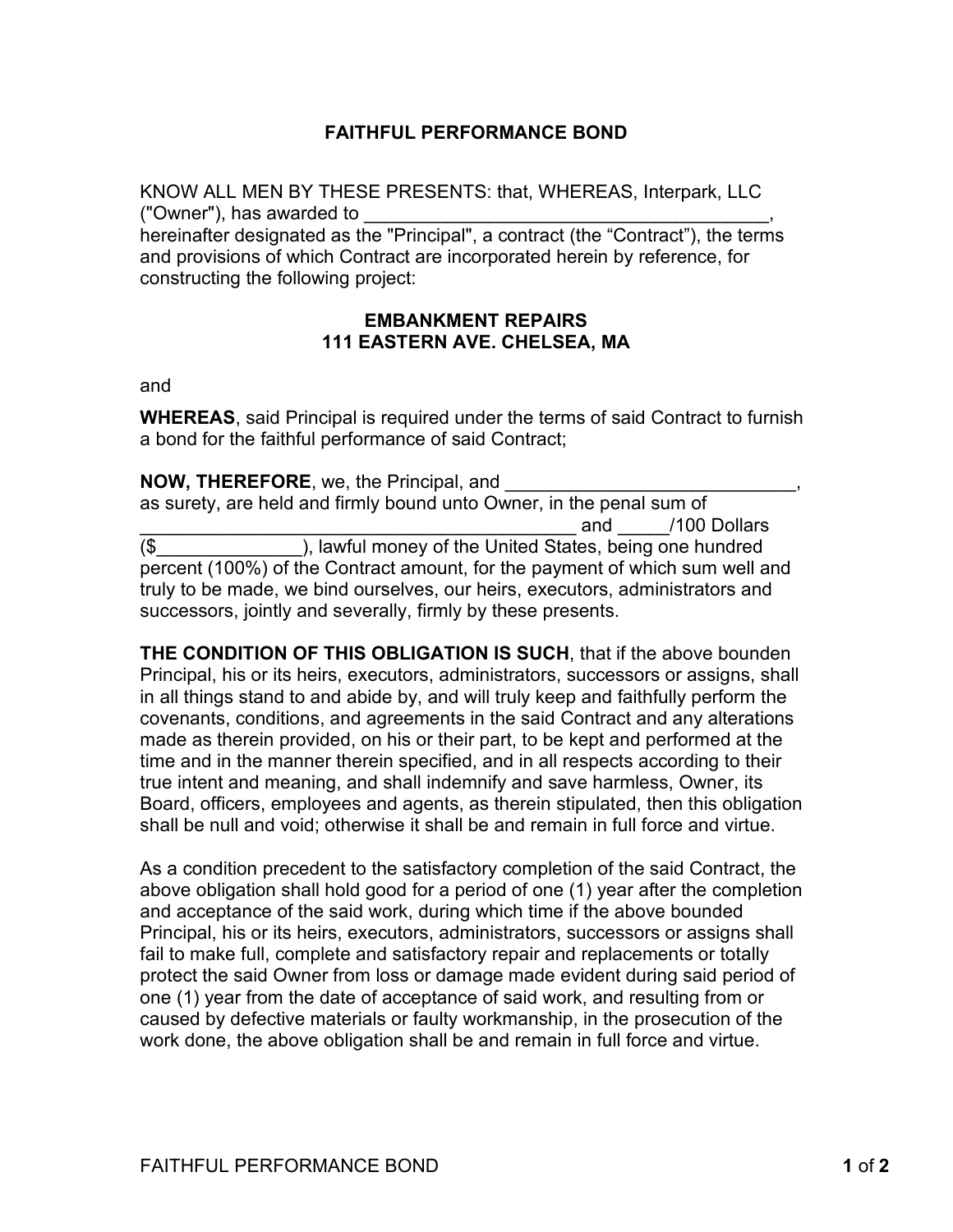And the said Surety, for value received, hereby stipulates and agrees to waive a any consent to change, extension of time, alteration, or addition to the terms of the Contract or to the work to be performed thereunder or the Specifications accompanying the same shall in any way affect its obligations on this bond; and it does hereby waive notice of any such change, extension of time, alteration or addition to the terms of the Contract, or to the work, or to the Specifications.

In the event Owner, or its successors or assigns, shall be the prevailing party in an action brought upon this bond, then, in addition to the penal sum hereinabove specified, we agree to pay to the said Owner, or its successors or assigns, a reasonable sum on account of attorney's fees in such action, which sum shall be fixed by the court.

**IN WITNESS THEREOF**, the above bounden parties have executed this instrument under their seals this day of  $\_\_\,,\_\_\_\_\_\_\_$ name and corporate seal of each corporate party being hereto affixed, and these presents duly signed by its undersigned representative, pursuant to authority of its governing body.

| <b>Principal</b>         | <b>Witness as to Principal</b> |
|--------------------------|--------------------------------|
| By:                      |                                |
| <b>Address</b>           |                                |
| <b>Surety</b>            |                                |
| ATTEST:                  |                                |
| <b>Witness to Surety</b> | <b>Attorney-in-Fact</b>        |
| (Seal)                   |                                |
|                          |                                |

If **Contractor** is partnership, all partners must execute **BOND**

# **\*\*\*END OF SECTION\*\*\***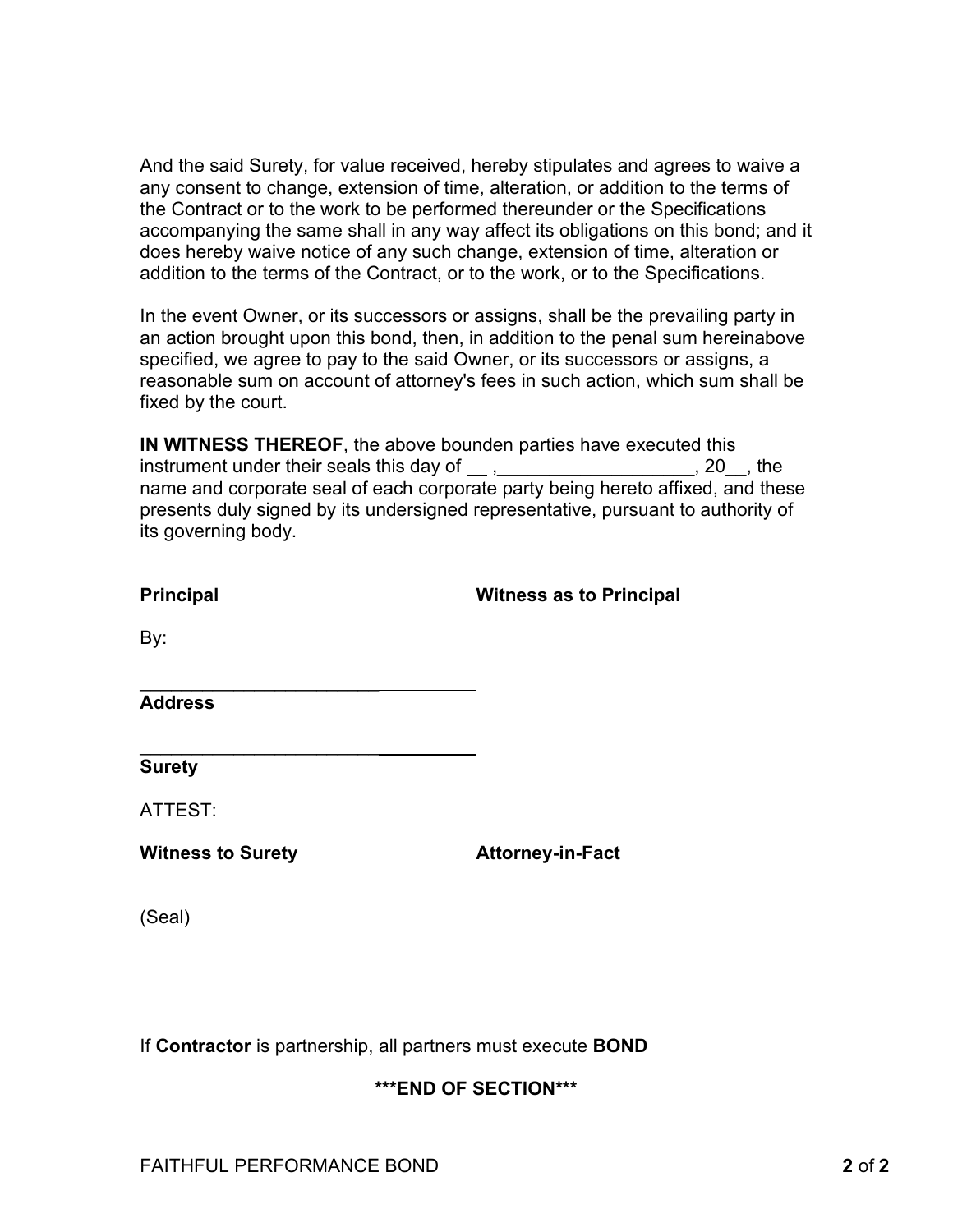## **PAYMENT BOND**

KNOW ALL MEN BY THESE PRESENTS: That we,

as Principal, and, **\_\_\_\_\_\_\_\_\_\_\_\_\_\_\_\_\_\_\_\_\_\_\_\_\_\_\_\_\_\_\_\_\_\_\_\_\_\_\_\_\_\_\_\_\_\_\_** organized and existing under the laws of the Commonwealth of Massachusetts, and authorized to execute bonds and undertaking as sole surety, as Surety, are held and firmly bound unto any and all persons named whose claim has not been paid by the Contractor, company or corporation in the aggregate total of **and**  $\blacksquare$  **and**  $\blacksquare$  /100 Dollars (\$**\_\_\_\_\_\_\_\_\_\_\_\_\_\_\_\_\_**) (being 100% of the Contract amount) for the payment whereof, well and truly to be made, said Principal and Surety bond themselves, their heirs, administrators, successors, and assigns, jointly and severally, firmly by these presents.

**THE CONDITION OF THE FOREGOING OBLIGATION IS SUCH** that, whereas the above with Interpark, LLC ("Owner") to do the following work, to-wit:

#### **EMBANKMENT REPAIRS 111 EASTERN AVE. CHELSEA, MA**

**NOW, THEREFORE**, if the above-bounden Principal or his subcontractors fail to pay any of the persons named or unnamed , or amounts due under the Unemployment Insurance Code with respect to work or labor performed under the Contract, or for any amounts required to be deducted, withheld, and paid over to the Employment Development Department from the wages of employees of the Contractor and his subcontractor pursuant to the Unemployment Insurance Code of the Commonwealth of Massachusetts, with respect to such work and labor, the surety will pay for the same, in the amount not exceeding the sum specified in this bond, and also, in case suit is brought upon this bond, a reasonable attorney's fee, to be fixed by the Court.

This bond shall inure to the benefit of any person named or who has provided goods or services so as to give a right of action to them or their assignees in suit brought upon this bond.

And the said Surety, for value received, hereby stipulates and agrees to waive the provisions regarding consent to change, extension of time alteration, or addition to the terms of the Contract, or to the work to be performed thereunder, or the Specifications accompanying the same, shall in any way affect its obligations on this bond; and it does hereby waive notice of any such change, extension of time, alteration, or addition to the terms of the Contract, or to the work, or to the Specifications.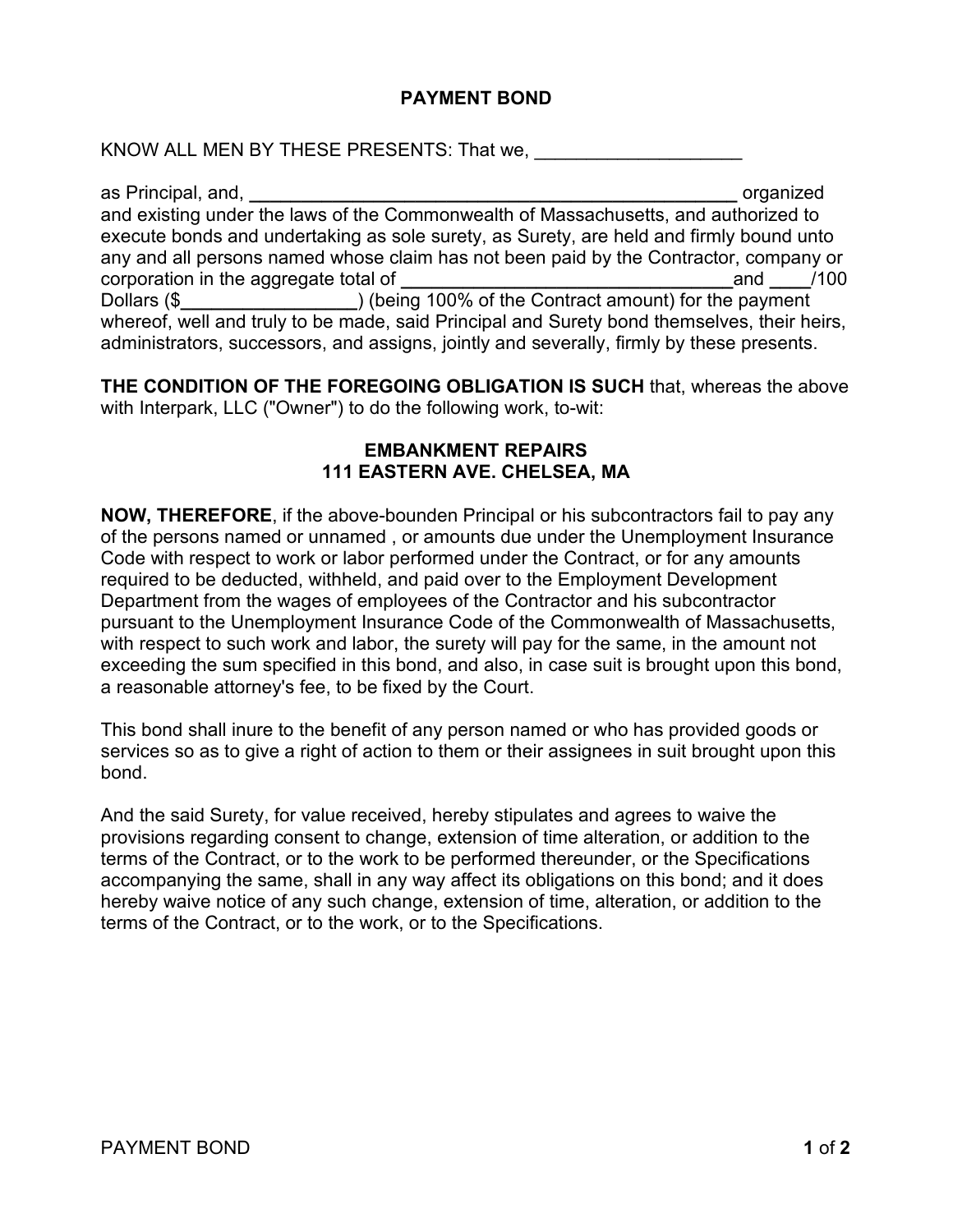**IN WITNESS WHEREOF**, the above bounden parties have executed this instrument under their seals this \_\_\_\_\_\_\_\_\_day of \_\_\_\_\_\_\_\_\_\_\_\_\_,20\_\_ the name and corporate seal of each corporate party being hereto affixed and these presents duly signed by its undersigned representative, pursuant to authority of its governing body.

| <b>Principal</b>         | <b>Witness as to Principal</b> |
|--------------------------|--------------------------------|
|                          |                                |
|                          | <b>Address</b>                 |
|                          | <b>Surety</b>                  |
| ATTEST:                  |                                |
| <b>Witness to Surety</b> | <b>Attorney-in-Fact</b>        |
| (Seal)                   |                                |

If **Contractor** is partnership, all partners must execute **BOND**.

## **\*\*\*END OF SECTION\*\*\***